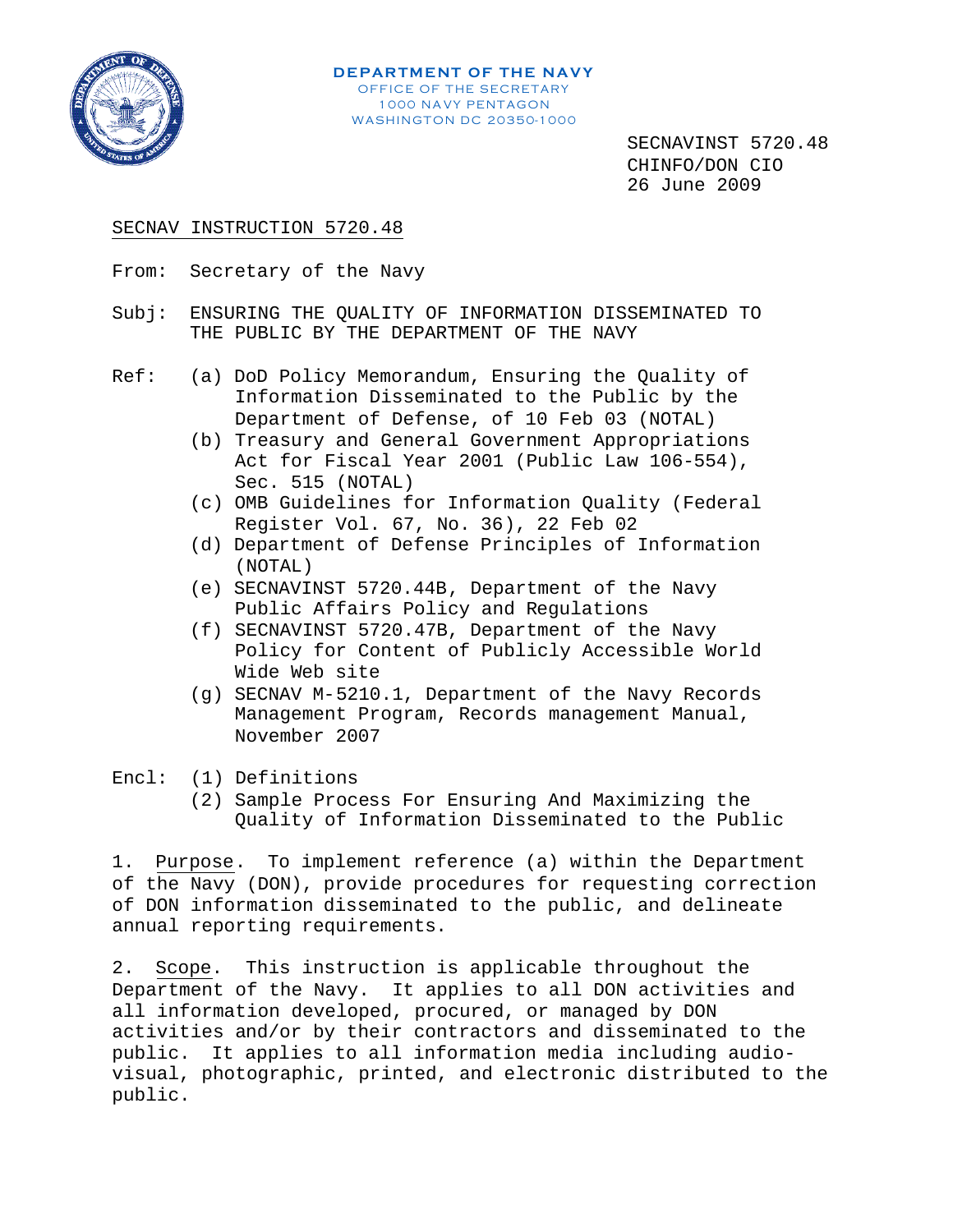#### 3. Background

a. Reference (b) directed the Office of Management and Budget (OMB) to issue government-wide guidelines that "provide policy and procedural guidance to Federal Agencies for ensuring and maximizing the quality, objectivity, utility and integrity of information (including statistical information) disseminated by Federal Agencies." OMB's guidelines are contained in reference (c). Reference (a) implements those guidelines for the Department of Defense (DoD).

b. According to the OMB and DoD guidelines, a basic standard of quality (objectivity, utility, and integrity) must be maintained and appropriate steps must be taken to incorporate information quality criteria into DoD public information dissemination practices. Service Components have been directed to adopt standards of quality that are appropriate to the nature and timeliness of the information they disseminate.

4. Definitions. Definitions used in this instruction are located in enclosure (1).

5. Policy. It is DON policy to:

a. Only disseminate information to the public, to every extent possible, that is accurate, objective, and has utility and integrity (references (a),  $(d)$ ,  $(e)$ , and  $(f)$ ); and

b. Allow affected persons to seek and obtain, if appropriate, timely correction of publically disseminated information that does not comply with these quality standards.

6. Exceptions. The following specific types of information are not subject to these guidelines:

a. Distribution of information that is limited to government employees, component contractors or grantees;

b. Intra or inter-DON or other Department or Agency use or sharing of government information including responses to requests under the Freedom of Information Act (FOIA), Privacy Act, the Federal Advisory Committee Act, or other similar laws;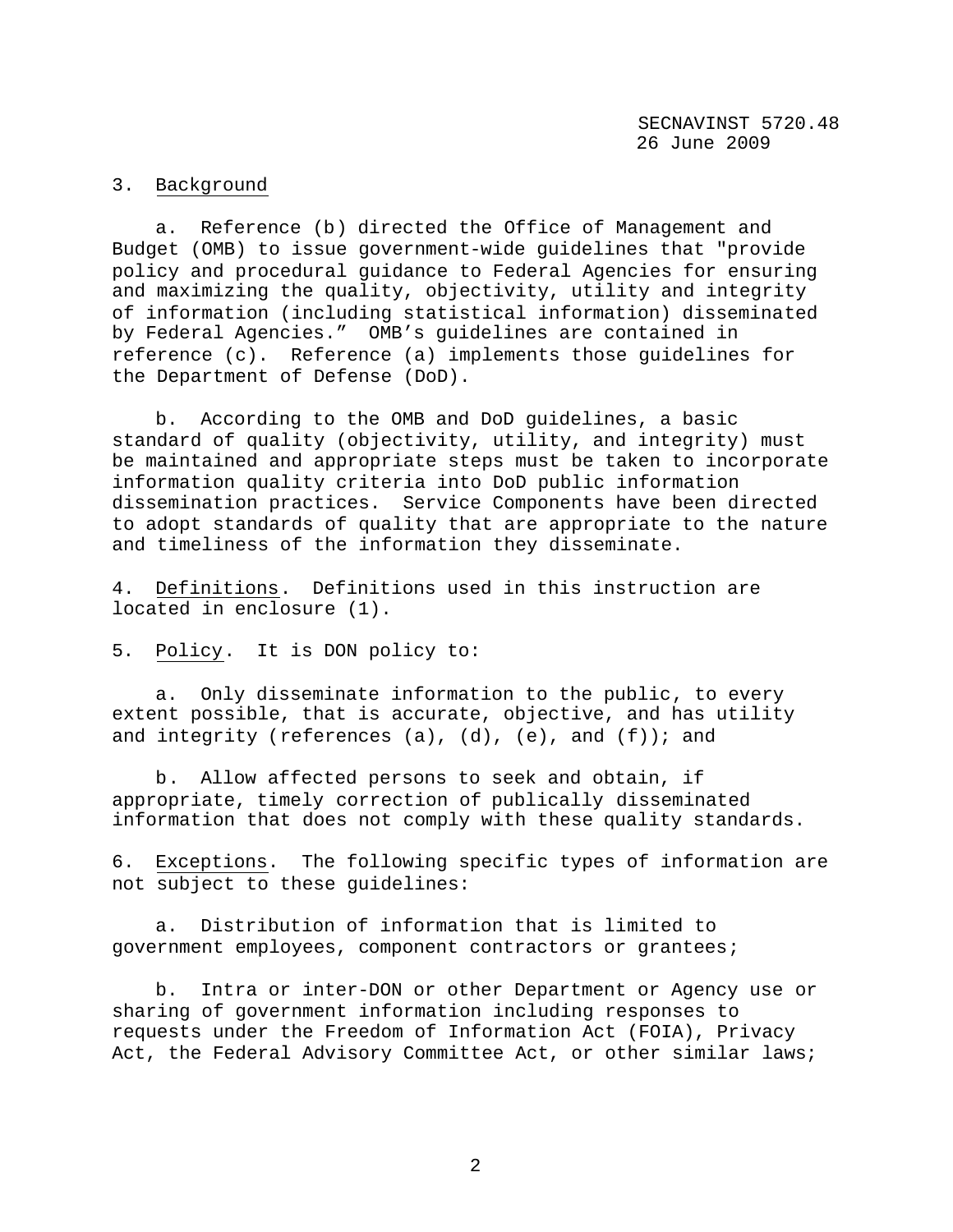c. Distribution of correspondence among individuals or persons;

d. Information limited to subpoenas and adjudicative processes;

e. Information that has previously been disseminated to the public and is subsequently presented to Congress as part of the legislative or oversight processes, including testimony of officials, and information or drafting assistance provided to Congress in connection with pending or proposed legislation;

f. Press releases and other information advising the public of an event or activity;

g. Procedural, operational, policy, and internal manuals prepared for the management and operations of the Department of the Navy that are not primarily intended for public dissemination, including personnel notices such as vacancy announcements; and

h. Information disseminated under urgent situations, including imminent or credible threats to national defense and security.

## 7. Procedures

a. Information Quality

(1) Commands will maximize the quality of the information they disseminate, in terms of objectivity and utility, first by obtaining input from a range of sources and perspectives, to the extent practicable under the circumstances, and second by subjecting draft materials to a review process involving as many commands and offices as may be in a position to offer constructive input, as well as other government agencies.

(2) Enclosure (2) contains a sample process for ensuring and maximizing the quality, objectivity, utility, and integrity of information disseminated to the public.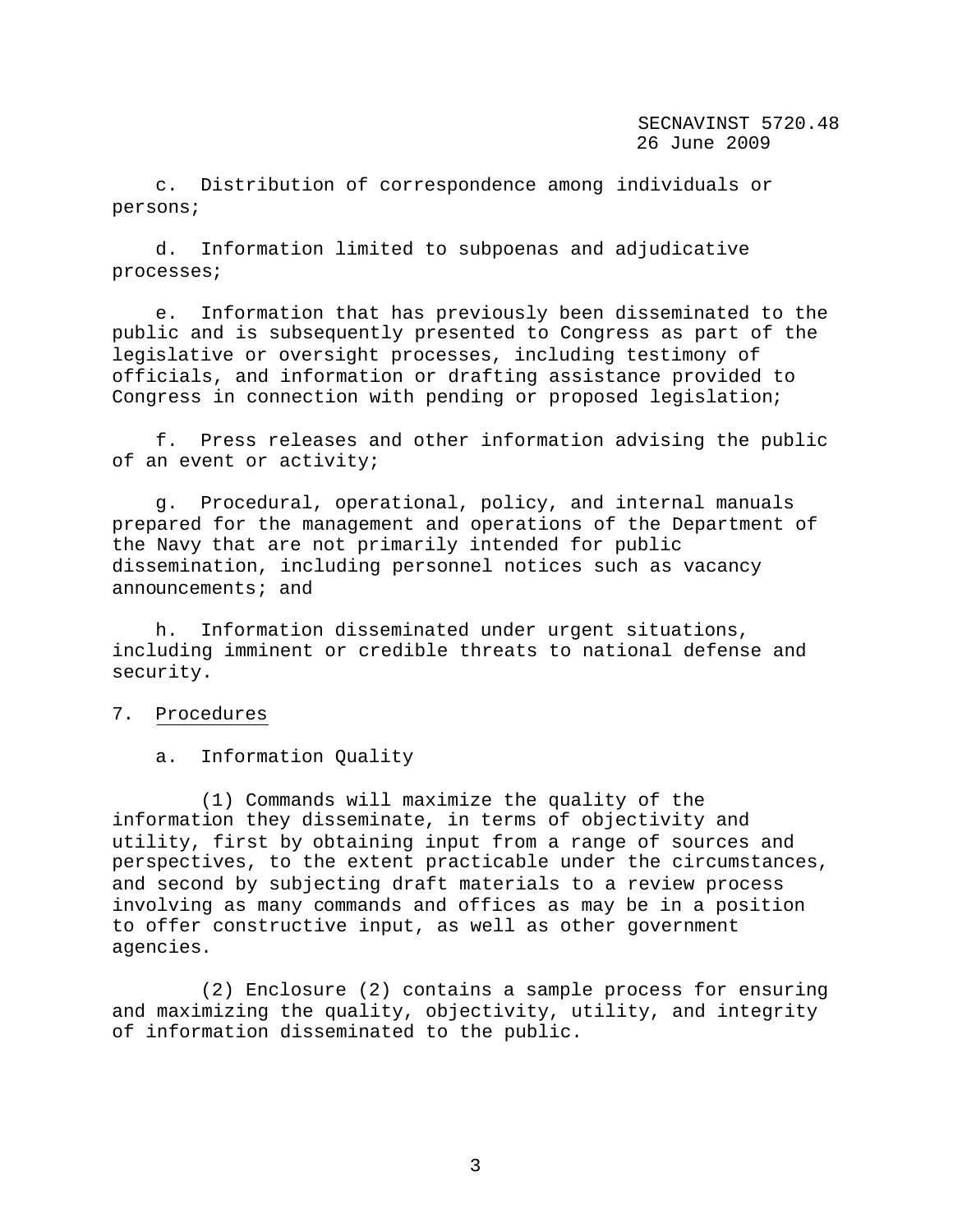b. Correction Requests

(1) Affected persons (defined in enclosure (1)) may request corrections to disseminated information.

(a) Corrections will be formally requested by letter or commercial Electronic Mail (e-mail) to the publisher of the information. To expedite action, e-mail is the preferred method.

(b) Simple corrections of obvious errors in fact or typographical errors will not be resolved via the provisions of this instruction nor will they be reported. Best practices and common courtesy dictate expeditious correction of these types of errors by the publisher when brought to that entity's attention.

(c) Requests for correction must contain the following information:

1. The requestor's first and last name and email address if submitted by e-mail or street address, city, state, and zip code if submitted by traditional letter;

2. A complete citation of the information that does not comply with the information quality guidelines, including, as appropriate, publication name, date of publication, and page number; or specific uniform resource locator for World Wide Web publication; or any data that permits the publisher to readily find the alleged error(s) for review and correction, when such correction is warranted; and

3. A detailed description of how the requestor benefits, is harmed, or is otherwise impacted by the disseminated information.

(2) Commands shall, within 60 days, correct the information, make a decision to reject the requested correction, or inform the requester that more time is required and indicate the reason why and an estimated decision date.

(a) Commands have authority to reject claims made in bad faith or without justification and are required to undertake only the degree of correction that they conclude is appropriate for the nature and timeliness of the information involved.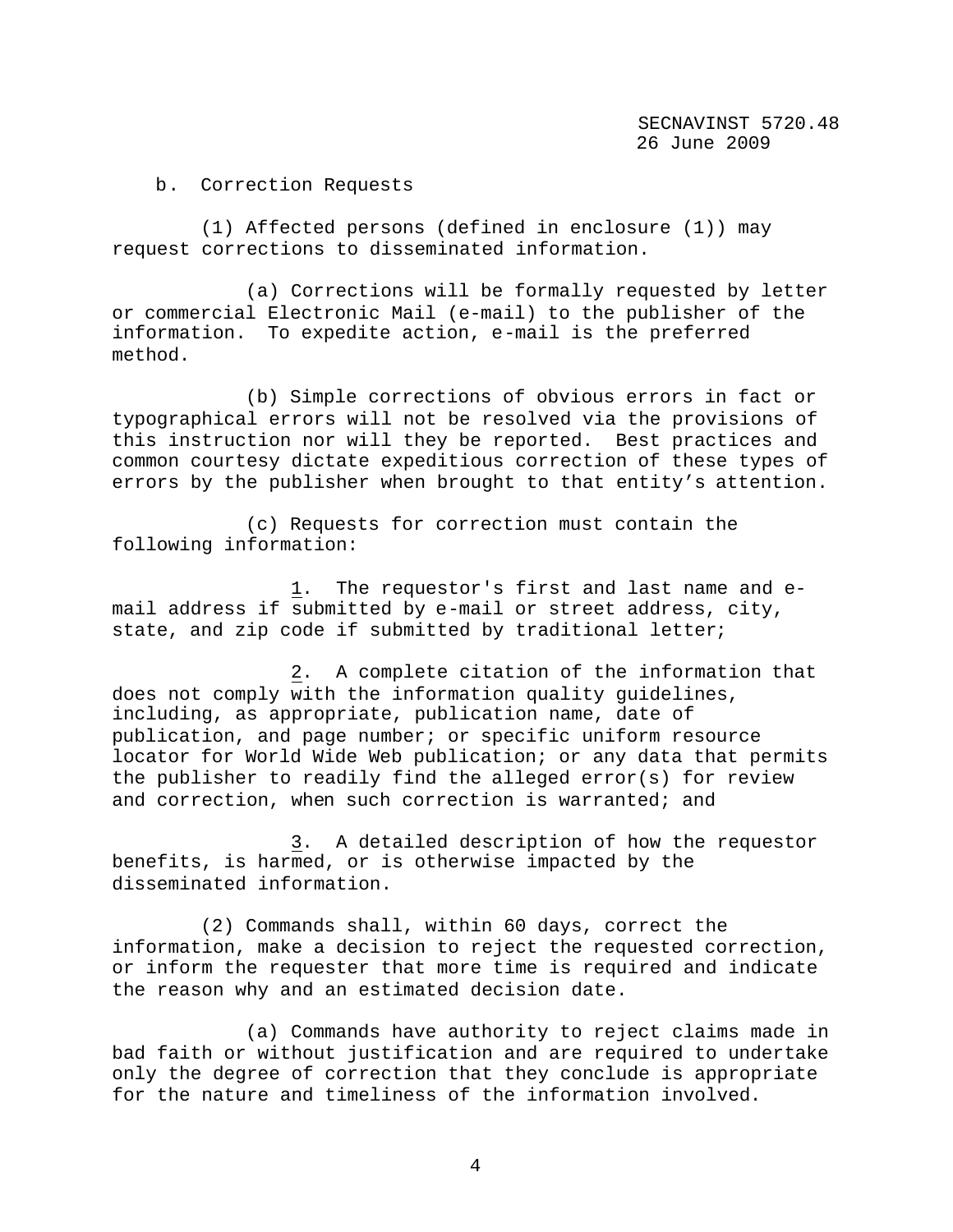(b) Commands must substantiate the reason for rejection and advise the requester that the requested correction and copy of rejection can be submitted to the Department of the Navy Chief Information Officer (DON CIO) for appeal/resolution, if the requester disagrees with the reason for rejection.

(c) If an appeal is submitted, the DON CIO shall, within 60 days, make a decision to approve or reject the claim or inform the requester that more time is required and indicate the reason why and an estimated decision date.

c. Annual Report

(1) All DON commands, activities, and offices (DON components) receiving requests for correction which meet the criteria as provided in reference (a) and this instruction, will submit an Annual Information Quality Report. This report will be submitted via e-mail no later than 15 October of each year. Office of the Chief of Naval Operations and Secretariat staff components will submit the report to the Chief of Information Policy and Doctrine Branch (CHINFO OI-82). U.S. Marine Corps components will submit the report to Director of Public Affairs (DIRPA).

(2) The report format changes periodically. The latest format for the Annual Information Quality Report will be posted on the DON CIO Web site at www.doncio.navy.mil in the Knowledge Management topic area.

(3) CHINFO will submit a consolidated DON report to the Office of the Assistant Secretary of Defense (Public Affairs), per reference (a), not later than 1 November of each year.

8. Responsibilities

a. CHINFO and DIRPA shall:

(1) In coordination with DON CIO, oversee the implementation of the policy and procedures in this instruction;

(2) Maintain file records to support and substantiate the DoD annual report to OMB; and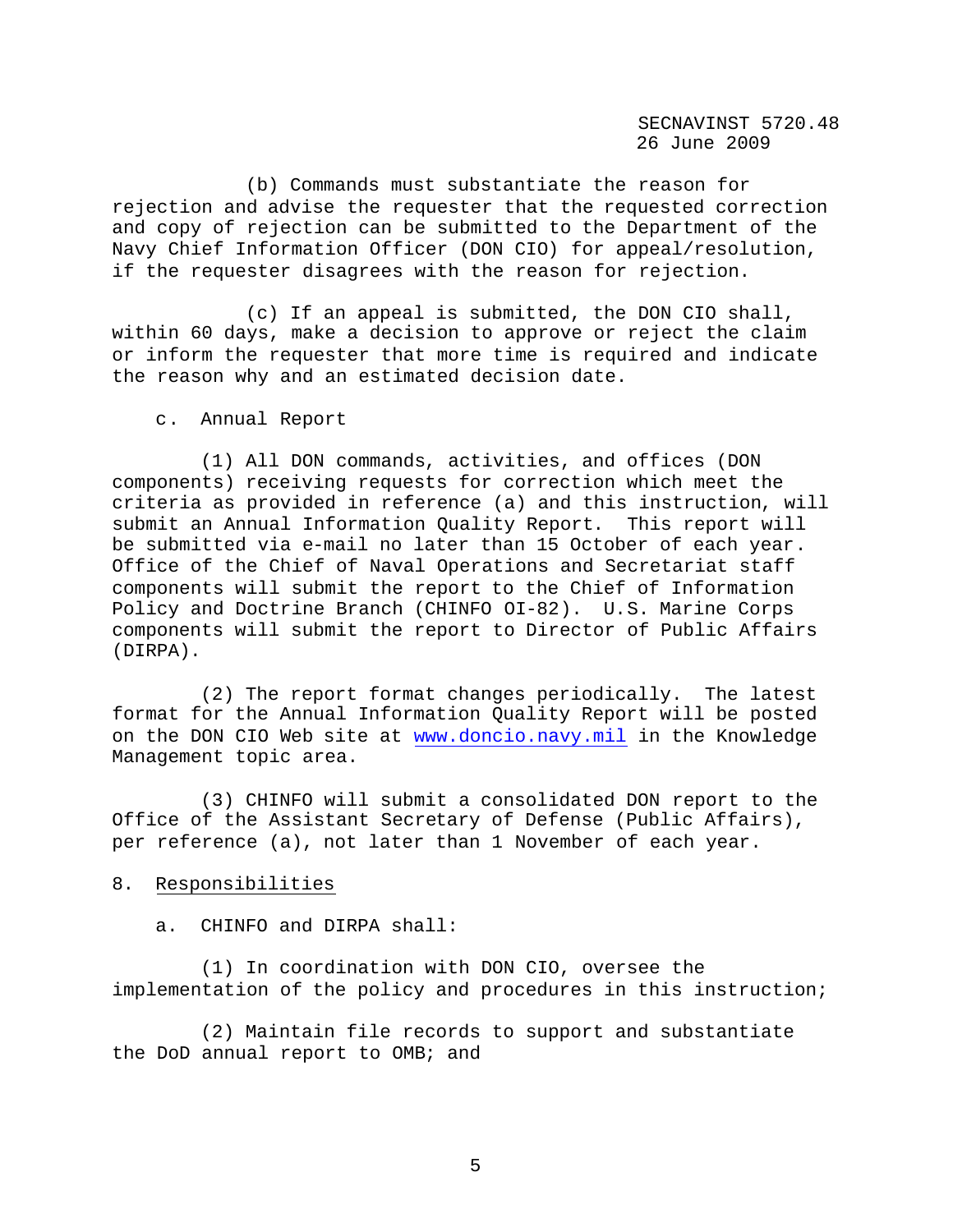(3) Submit annual reports as required in subparagraph 7c above.

b. The DON CIO shall:

(1) With CHINFO and DIRPA, implement the policy and procedures in this instruction;

(2) Serve as the DON appeal authority to receive and resolve requests for appeal concerning information disseminated by DON commands or activities; and

(3) Post the current OMB format for the Annual Information Quality Report on the DON CIO Web site (www.doncio.navy.mil).

c. All DON commands, activities, and offices shall:

(1) Disseminate information to the public, to every extent possible, that is accurate, objective and has utility and integrity, in accordance with references  $(a)$ ,  $(d)$ ,  $(e)$ , and  $(f)$ ;

(2) Publish administrative mechanisms consistent with these guidelines that allow affected persons to seek and obtain, if appropriate, timely correction by the command/activity/office of publicly disseminated information that may not be in compliance with these quality standards;

(3) Develop a process consistent with these guidelines for reviewing the quality of information that allows substantiation of the quality of the information the commands/activities disseminate to the public. Enclosure (2) provides a sample of such a process;

(4) Receive and respond to correction requests regarding information disseminated by the command/activity/office that may not be in compliance with the quality standards; and

(5) Submit annual reports as required in subparagraph 7c above. Negative reports are not required.

9. Records Management. Records created by this instruction, regardless of media, will be managed in accordance with reference (g).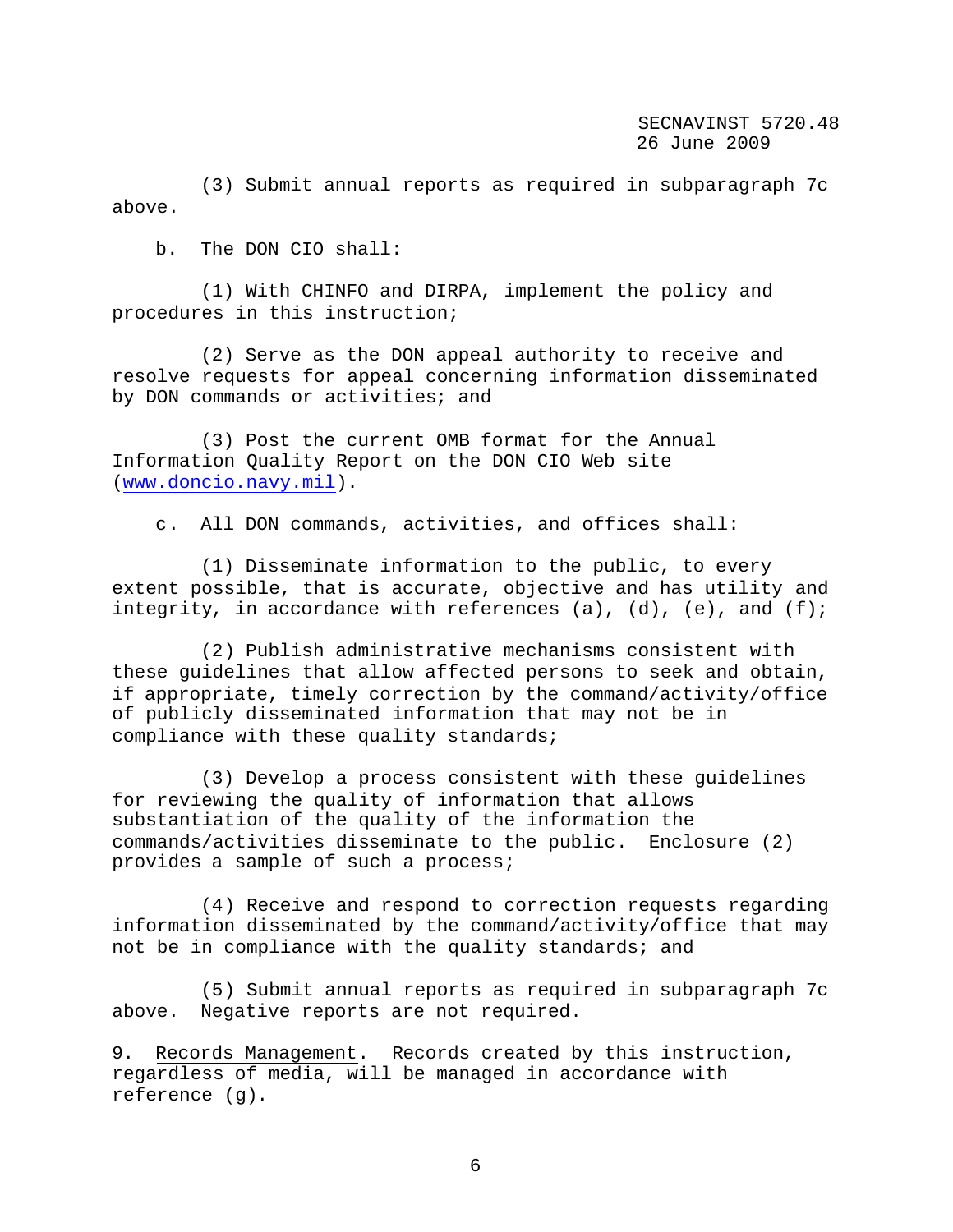10. Reports Control. The Annual Information Quality Report is report control symbol SECNAV 5720-1.

Rear Admiral, U.S. Navy Department of the Navy<br>Chief of Information Chief Information Offio

NK THORP IV ROBERT J. CAREY

Chief Information Officer

Distribution: Electronic only, via Department of the Navy Issuances Web site http://doni.daps.dla.mil/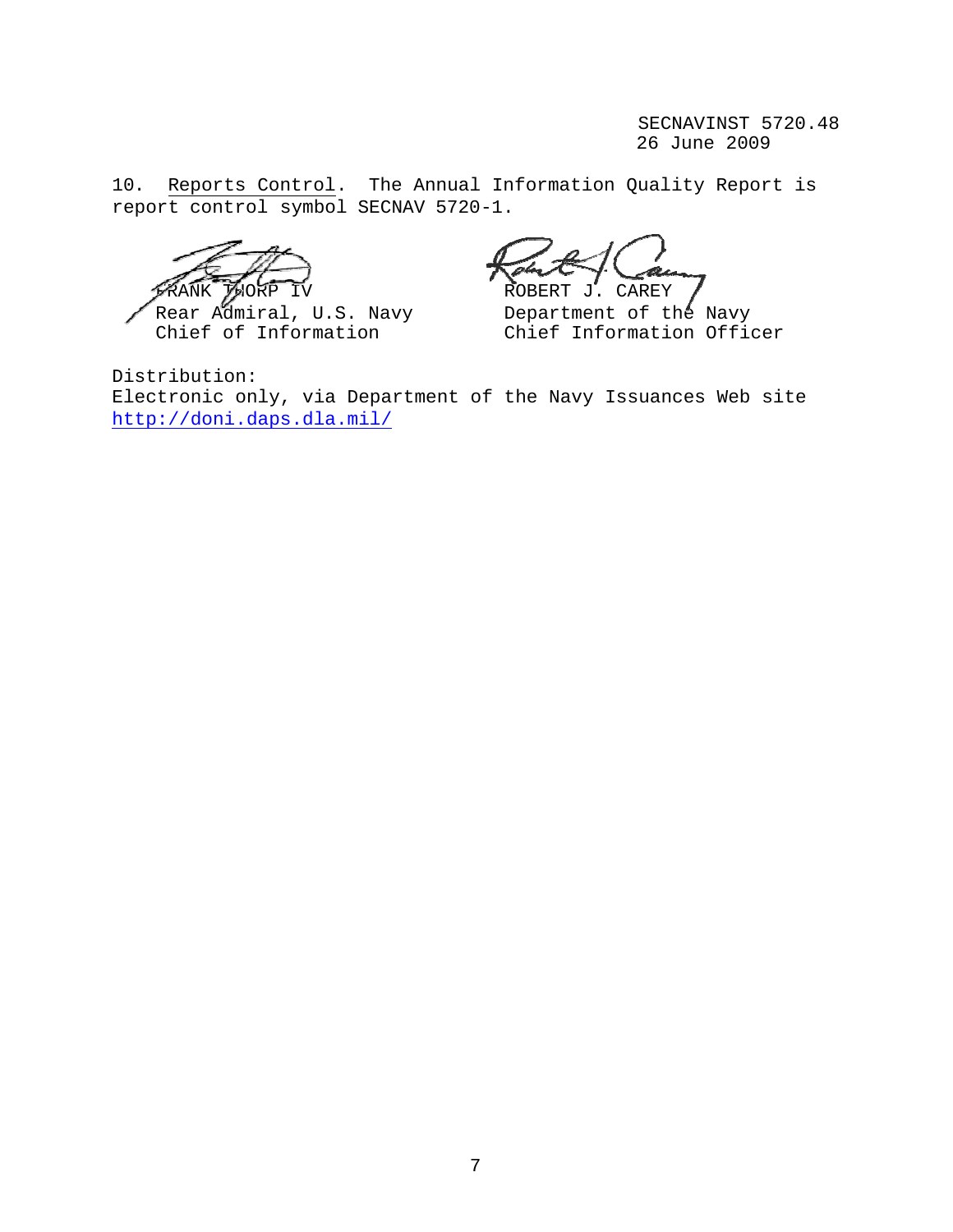### DEFINITIONS

1. Affected persons. Persons who may benefit, be harmed, or otherwise impacted by the disseminated information. This includes persons who are seeking to address information about themselves as well as persons who use information. "Persons" includes groups, organizations, and corporations as defined by the Paperwork Reduction Act of 1995. Impact must be substantiated. (Reference (a))

2. Dissemination. Department of the Navy initiated or sponsored distribution of information to the public.

a. Exempted from this instruction is information of which distribution is limited to: government employees or component contractors or grantees; intra- or inter-DON use or sharing of government information; and responses to requests for DON records under the FOIA, the Privacy Act, the Federal Advisory Committee Act or other similar law.

b. Also exempted from this instruction is information of which distribution is limited to: correspondence with individuals or persons, press releases, archival records, public filings, subpoenas or adjudicative processes. (Reference (c))

3. Influential. When used in the context of scientific, financial, or statistical information, means that the disseminating activity or command can reasonably determine that dissemination of the information will have or does have clear and substantial impact on important public policies or important private sector decisions. Each activity or command is authorized to define "influential" in ways appropriate given the nature and multiplicity of issues for which the activity or command is responsible. (Reference (c))

4. Information. Any communication or representation of knowledge such as facts or data, in any medium or form, including textual, numerical, graphic, cartographic, narrative, or audiovisual forms. This definition includes information that an activity or command disseminates from a Web page, but does not include the provision of hyperlinks to information that others disseminate. This definition does not include opinions,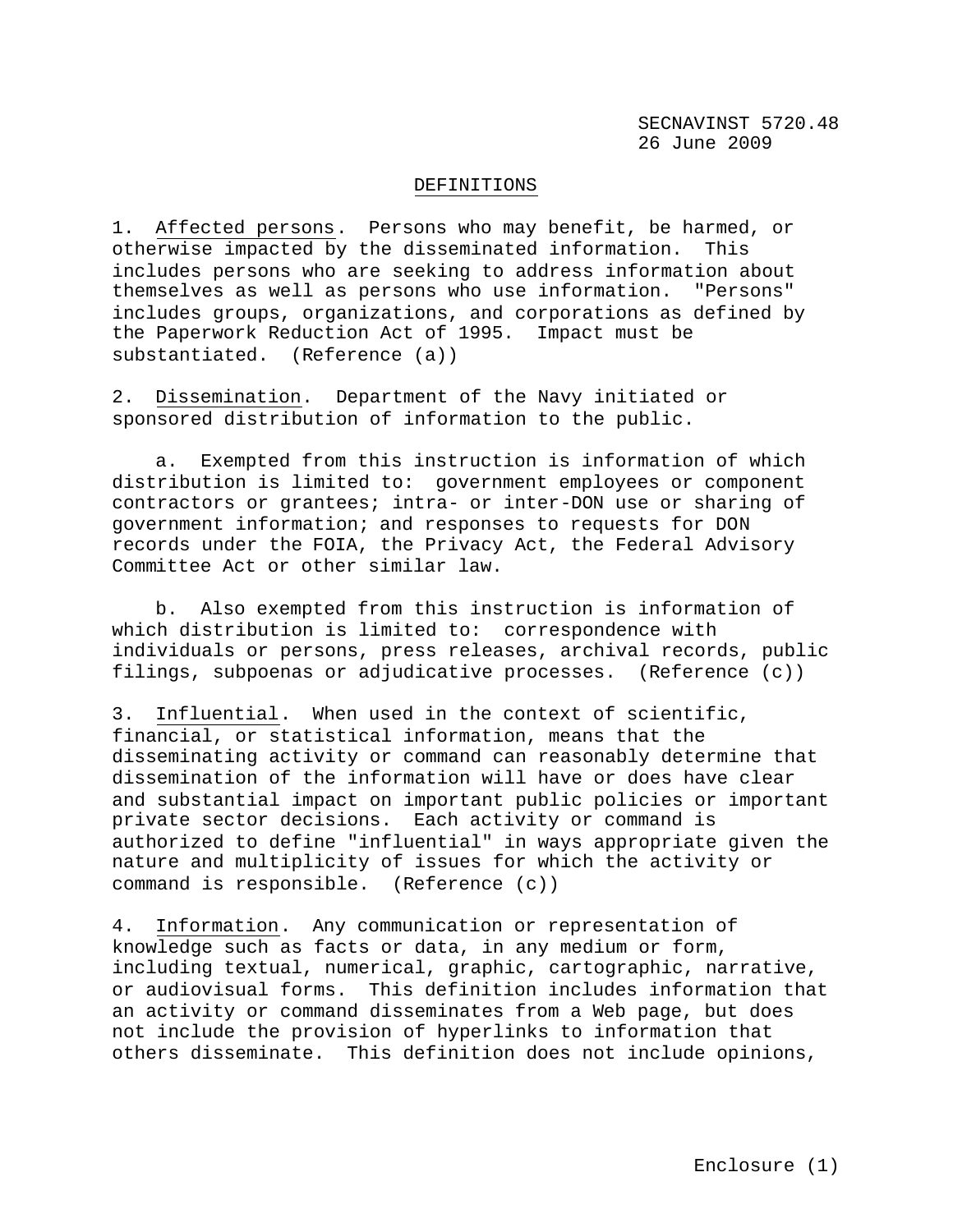where the presentation makes it clear that what is being offered is someone's opinion rather than fact or the activity's or command's views. (Reference (c))

5. Information dissemination product. Any book, paper, map, machine-readable material, audiovisual production, or other documentary material, regardless of physical form or characteristic, that an activity or command disseminates to the public. This definition includes any electronic document, compact disk - read-only memory, or Web page. (Reference (c))

6. Integrity. Refers to the security of information. This involves protection of the information from unauthorized access or revision to ensure that the information is not compromised through corruption or falsification. (Reference (c))

7. Objectivity. Involves two distinct elements, presentation and substance.

a. "Objectivity" includes whether the disseminated information is being presented in an accurate, clear, complete, and unbiased manner. The information must also be presented in the proper context. Sometimes, in disseminating certain types of information to the public, other information must also be disseminated in order to ensure an accurate, clear, complete, and unbiased presentation. Also, the activity or command must identify the sources of the disseminated information (to the extent possible, consistent with confidentiality protections) and, in a scientific, financial, or statistical context, the supporting data and models, so the public can assess for itself whether there may be some reason to question the objectivity of the sources. Where appropriate, supporting data (including classified data) should have full, accurate, transparent documentation, and error sources affecting data quality should be identified and disclosed to users when possible.

b. In addition, "objectivity" involves ensuring the substance of the information is accurate and reliable. This includes classified information. In a scientific, financial, or statistical context, the original and supporting data shall be generated, and the analytical results shall be developed, using sound statistical and research methods.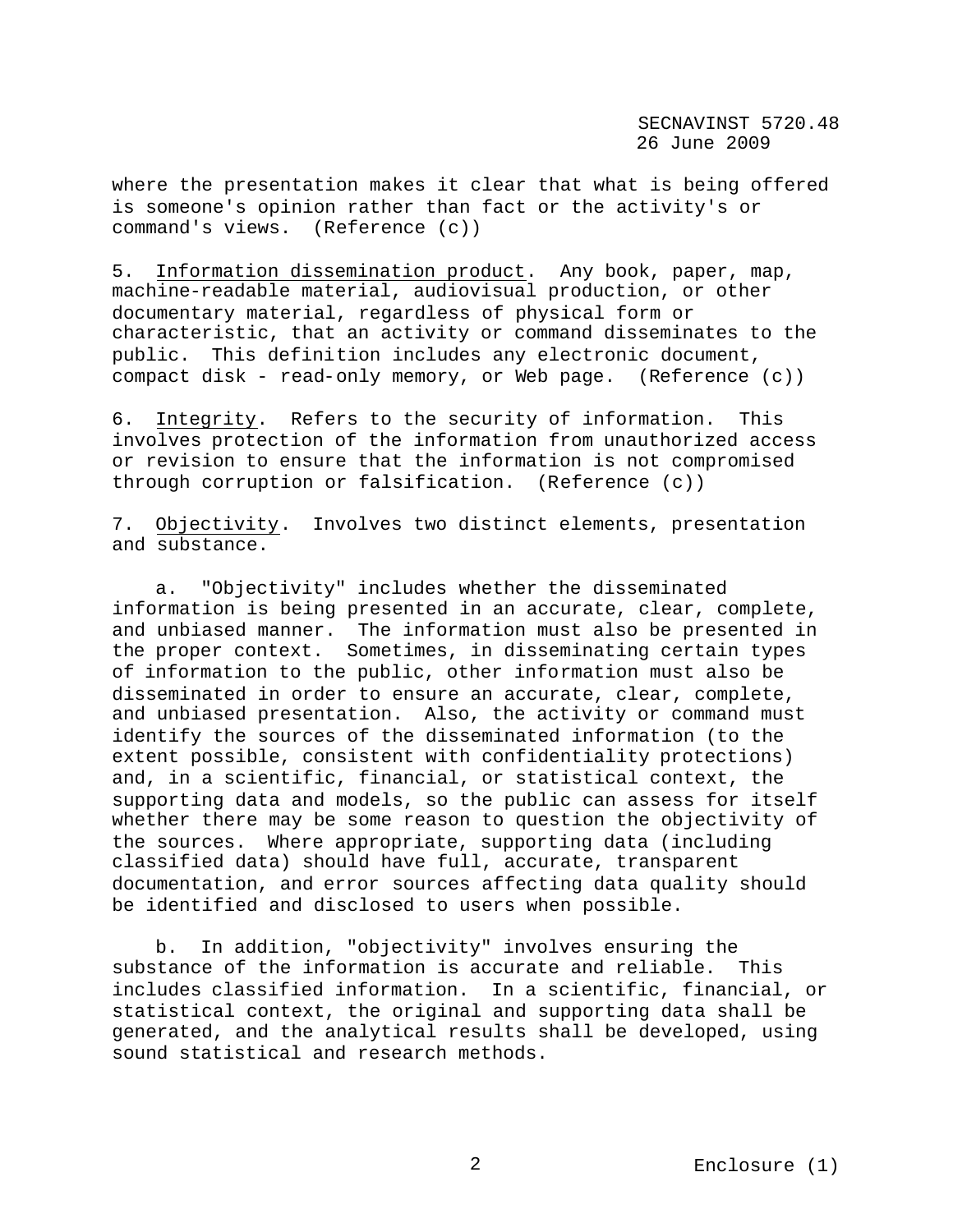(1) If the data and analytical results have been subjected to formal, independent, external peer review, the information can generally be considered of acceptable objectivity. However, this presumption may be rebutted based on persuasive evidence by the petitioner in a particular instance.

(2) In those situations involving dissemination of influential scientific, financial, or statistical information, a high degree of transparency of data and methods must be ensured to facilitate the reproducibility of such information by qualified third parties.

(3) Making the data and models publicly available will assist in determining whether analytical results are capable of being substantially reproduced. However, these guidelines do not alter the otherwise applicable standards and procedures for determining when and how information is disclosed. Thus, the objectivity standard does not override other compelling interests such as privacy, trade secret, intellectual property, and other confidentiality protections such as security classifications. (Reference (a))

8. Quality. An encompassing term comprising utility, objectivity, and integrity. Therefore, the guidelines sometimes refer to these three statutory terms, collectively, as "quality." (Reference (c))

9. Reproducibility. The information is capable of being substantially reproduced, subject to an acceptable degree of imprecision. For information judged to have more (less) important impacts, the degree of imprecision that is tolerated is reduced (increased). If components apply the reproducibility test to specific types of original and supporting data, standards for replication of laboratory data shall be established. With respect to analytic results, "capable of being substantially reproduced" means that independent analysis of the original or supporting data using identical methods would generate similar analytic results, subject to an acceptable degree of imprecision or error. (Reference (c))

10. Simple errors in fact. Simple errors of fact may be the result of faulty arithmetic, a misidentification of a piece of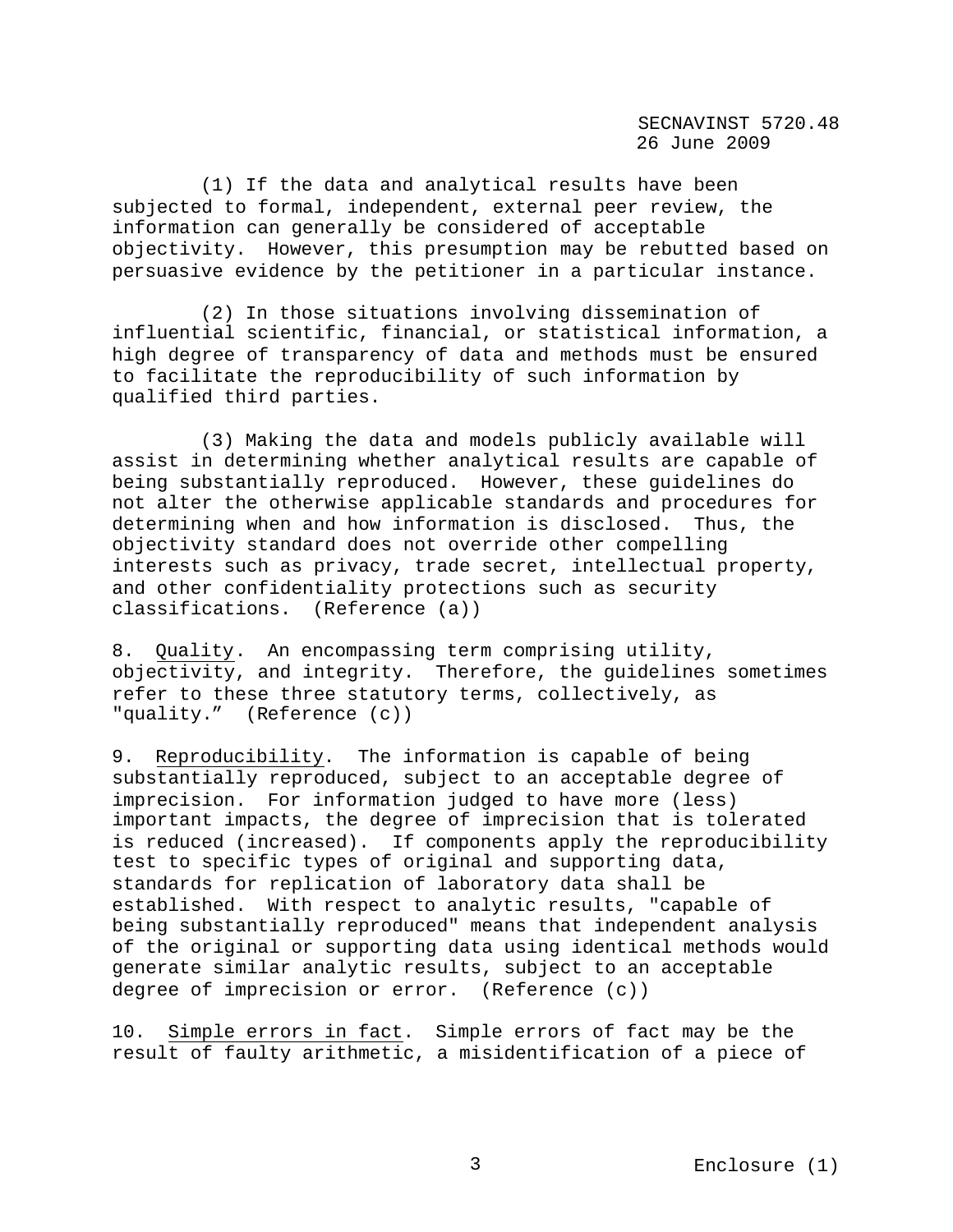hardware, or other like errors. These should obviously be corrected as quickly as possible and are not included within the scope of this instruction.

11. Transparent/Transparency. The practice of describing the data and methods of developing an information product in a way that it would be possible for an independent individual or organization to reproduce the results. (Reference (a))

12. Utility. Refers to the relevance and timeliness of information to its intended users, including the public. In assessing the usefulness of information that the activity or command disseminates to the public, the activity or command needs to consider the uses of the information not only from the perspective of the activity or command but also from the perspective of the public. (Reference (a))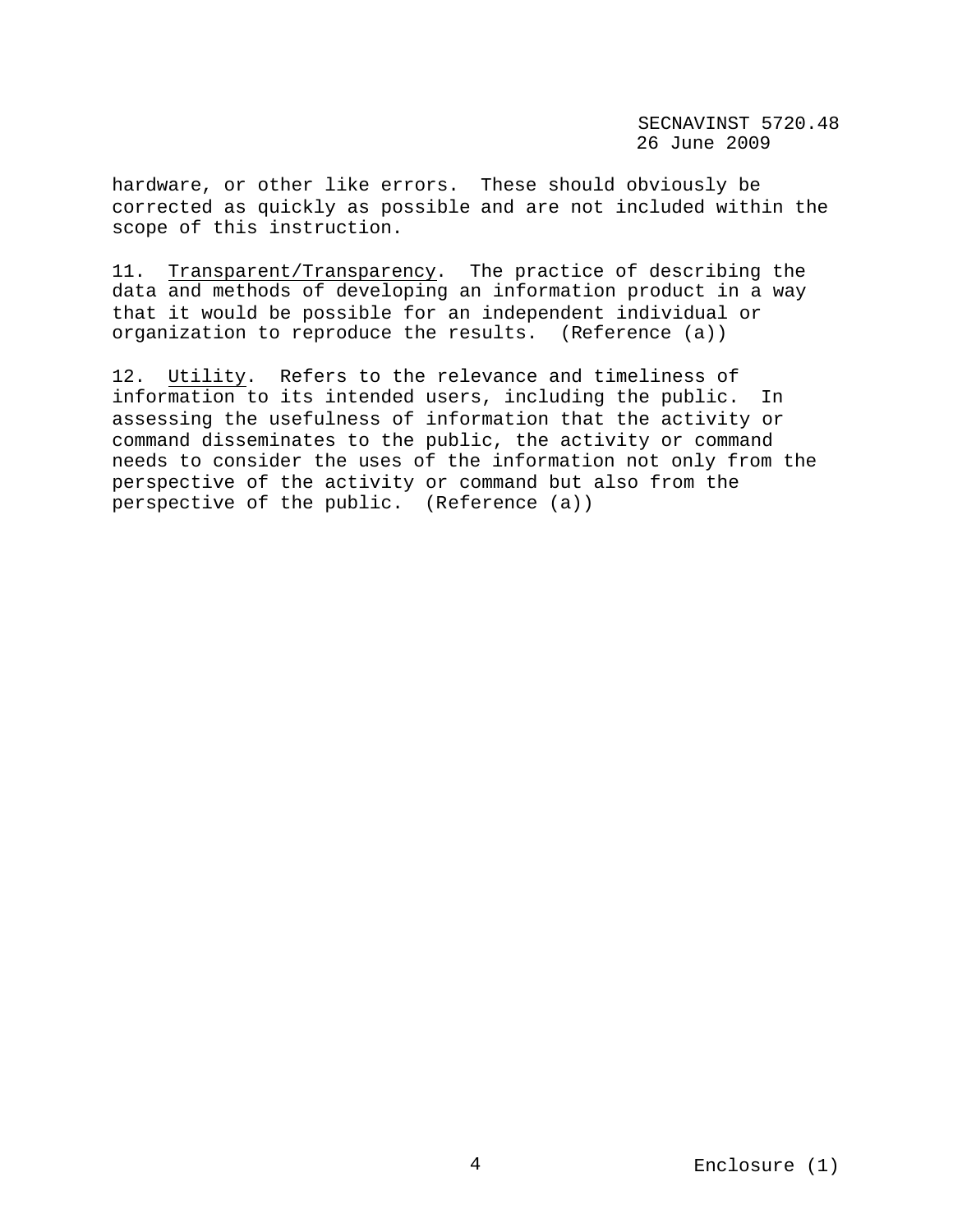# SAMPLE PROCESS FOR ENSURING AND MAXIMIZING THE QUALITY OF INFORMATION DISSEMINATED TO THE PUBLIC

Per reference (c), "quality" is defined as an encompassing term comprising utility, objectivity, and integrity.

1. Objectivity and Utility of Information

a. Before disseminating information, commands should subject the draft information to a thorough review process. Each command should pursue the most knowledgeable and reliable sources reasonably available to confirm the objectivity and utility of the information.

b. Commands should consider the uses of the information from the perspectives of the Department of the Navy and the public.

(1) When it is determined that the transparency of information is relevant for assessing the information's usefulness from the public's perspective, the command should ensure that transparency is appropriately addressed.

(2) If a command determines that the information it will disseminate is influential scientific, financial, or statistical information, extra care should be taken to include a high degree of transparency about data and methods to meet the requirements in reference (a).

c. Commands should generally take the following steps to assure the "objectivity" and "utility" of the information to be disseminated:

(1) Prepare a draft of the information after consulting relevant parties, including government and non-government sources, as appropriate;

(2) Determine and assure the accuracy and completeness of the source data;

(3) Determine the expected uses of the information by the government and public;